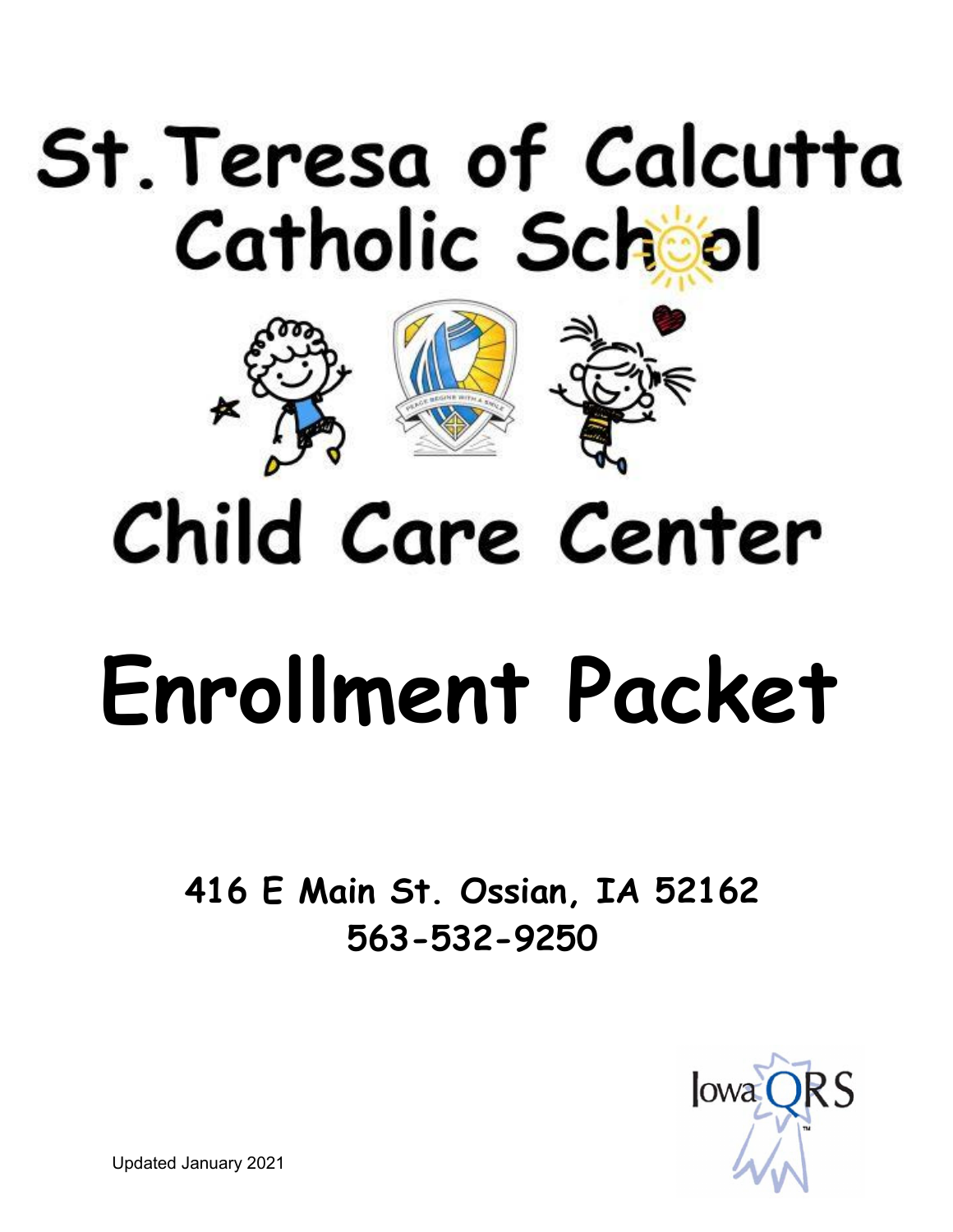### St. Teresa of Calcutta Child Care Center

Child Enrollment Form

| <b>Child's Information</b>                                                                                                                                                                                                    |                                                                                                                  |                                |                                                                                                                                                                                                                                |  |  |  |
|-------------------------------------------------------------------------------------------------------------------------------------------------------------------------------------------------------------------------------|------------------------------------------------------------------------------------------------------------------|--------------------------------|--------------------------------------------------------------------------------------------------------------------------------------------------------------------------------------------------------------------------------|--|--|--|
|                                                                                                                                                                                                                               |                                                                                                                  |                                |                                                                                                                                                                                                                                |  |  |  |
|                                                                                                                                                                                                                               |                                                                                                                  |                                |                                                                                                                                                                                                                                |  |  |  |
|                                                                                                                                                                                                                               |                                                                                                                  |                                |                                                                                                                                                                                                                                |  |  |  |
|                                                                                                                                                                                                                               |                                                                                                                  |                                |                                                                                                                                                                                                                                |  |  |  |
|                                                                                                                                                                                                                               |                                                                                                                  | #1 Parent/Guardian Information |                                                                                                                                                                                                                                |  |  |  |
|                                                                                                                                                                                                                               |                                                                                                                  |                                |                                                                                                                                                                                                                                |  |  |  |
|                                                                                                                                                                                                                               |                                                                                                                  |                                |                                                                                                                                                                                                                                |  |  |  |
|                                                                                                                                                                                                                               |                                                                                                                  |                                |                                                                                                                                                                                                                                |  |  |  |
|                                                                                                                                                                                                                               |                                                                                                                  |                                |                                                                                                                                                                                                                                |  |  |  |
|                                                                                                                                                                                                                               |                                                                                                                  | #2 Parent/Guardian Information |                                                                                                                                                                                                                                |  |  |  |
|                                                                                                                                                                                                                               |                                                                                                                  |                                |                                                                                                                                                                                                                                |  |  |  |
|                                                                                                                                                                                                                               |                                                                                                                  |                                |                                                                                                                                                                                                                                |  |  |  |
|                                                                                                                                                                                                                               |                                                                                                                  |                                |                                                                                                                                                                                                                                |  |  |  |
|                                                                                                                                                                                                                               |                                                                                                                  |                                |                                                                                                                                                                                                                                |  |  |  |
|                                                                                                                                                                                                                               |                                                                                                                  | #1 Emergency Contact           |                                                                                                                                                                                                                                |  |  |  |
|                                                                                                                                                                                                                               |                                                                                                                  |                                |                                                                                                                                                                                                                                |  |  |  |
|                                                                                                                                                                                                                               |                                                                                                                  |                                | Relationship: New York Change of the Change of the Change of the Change of the Change of the Change of the Change of the Change of the Change of the Change of the Change of the Change of the Change of the Change of the Cha |  |  |  |
|                                                                                                                                                                                                                               | Address: Andreas Address Address Address Andreas Address Address Address Address Andrew Address Address Andrew A |                                |                                                                                                                                                                                                                                |  |  |  |
|                                                                                                                                                                                                                               |                                                                                                                  |                                |                                                                                                                                                                                                                                |  |  |  |
|                                                                                                                                                                                                                               |                                                                                                                  |                                |                                                                                                                                                                                                                                |  |  |  |
|                                                                                                                                                                                                                               |                                                                                                                  | #2 Emergency Contact           |                                                                                                                                                                                                                                |  |  |  |
| Name: Name and the second contract of the second contract of the second contract of the second contract of the second contract of the second contract of the second contract of the second contract of the second contract of |                                                                                                                  |                                |                                                                                                                                                                                                                                |  |  |  |
|                                                                                                                                                                                                                               |                                                                                                                  |                                |                                                                                                                                                                                                                                |  |  |  |
|                                                                                                                                                                                                                               |                                                                                                                  |                                |                                                                                                                                                                                                                                |  |  |  |
|                                                                                                                                                                                                                               |                                                                                                                  |                                |                                                                                                                                                                                                                                |  |  |  |
|                                                                                                                                                                                                                               |                                                                                                                  | #3 Emergency Contact           |                                                                                                                                                                                                                                |  |  |  |
|                                                                                                                                                                                                                               |                                                                                                                  |                                |                                                                                                                                                                                                                                |  |  |  |
|                                                                                                                                                                                                                               |                                                                                                                  |                                |                                                                                                                                                                                                                                |  |  |  |
|                                                                                                                                                                                                                               |                                                                                                                  |                                |                                                                                                                                                                                                                                |  |  |  |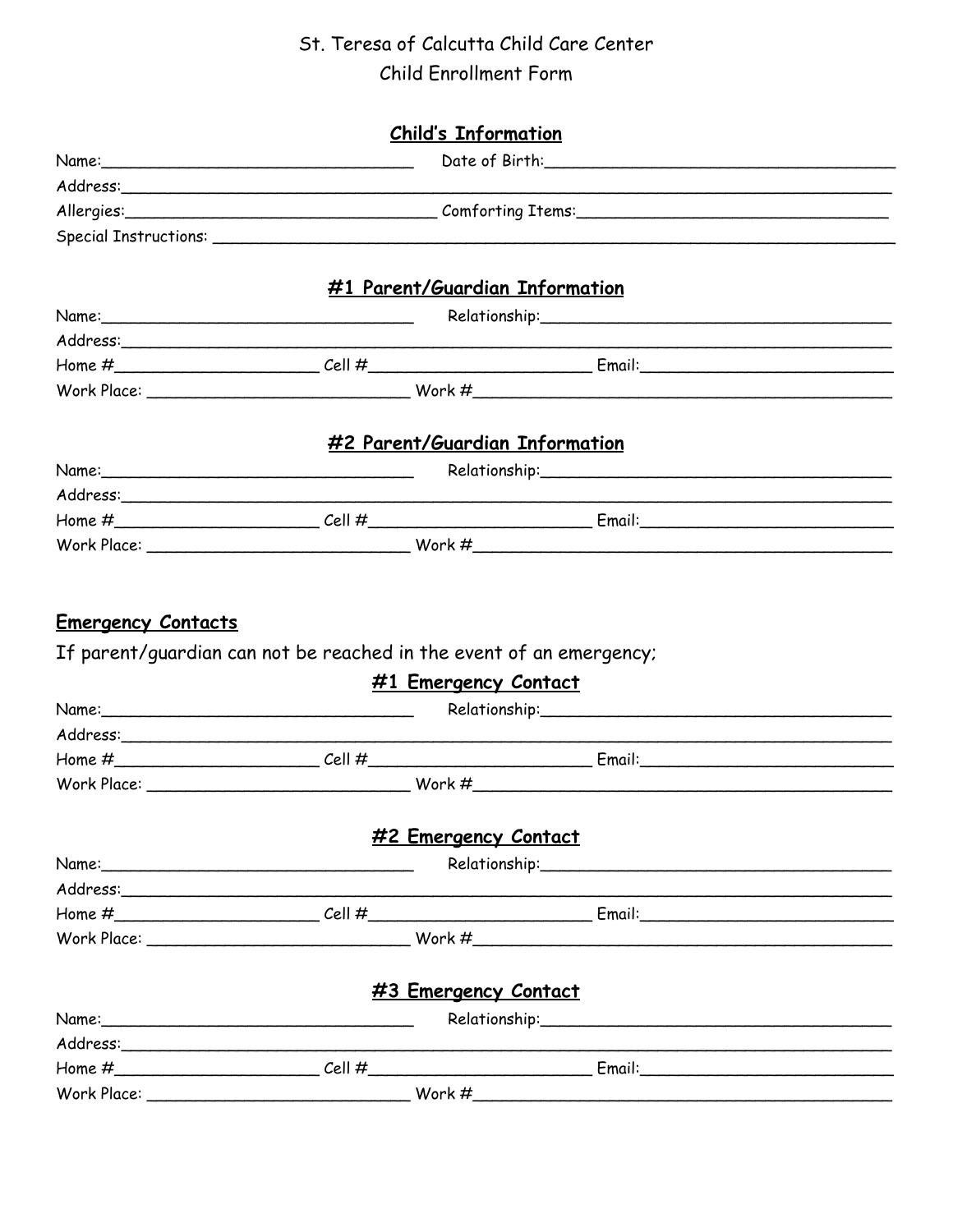#### St. Teresa of Calcutta Child Care Center

#### Child Enrollment Form

#### **Medical Information - All areas must be completed**

| Child's Doctor                             | Phone $#$ |
|--------------------------------------------|-----------|
| Address:                                   |           |
| Dentist or prospective dentist (REQUIRED): | Phone $#$ |
| Address:                                   |           |

#### **Please submit your child's most recent immunization record and physical.**

Does your child have any special needs that the center needs to be aware of?

#### **Authorized Pick Up List**

\_\_\_\_\_\_\_\_\_\_\_\_\_\_\_\_\_\_\_\_\_\_\_\_\_\_\_\_\_\_\_\_\_\_\_\_\_\_\_\_\_\_\_\_\_\_\_\_\_\_\_\_\_\_\_\_\_\_\_\_\_\_\_\_\_\_\_\_\_\_\_\_\_\_\_\_\_\_\_\_\_\_\_\_\_\_

|                                          |                                   | Name: Name: Name: Nelationship: Name: Nelationship: Name: Name: Name: Name: Name: Name: Name: Name: Name: Name: Name: Name: Name: Name: Name: Name: Name: Name: Name: Name: Name: Name: Name: Name: Name: Name: Name: Name: Na |  |
|------------------------------------------|-----------------------------------|--------------------------------------------------------------------------------------------------------------------------------------------------------------------------------------------------------------------------------|--|
|                                          |                                   | Name: Name: Name: Name: Name: Name: Name: Name: Name: Name: Name: Name: Name: Name: Name: Name: Name: Name: Name: Name: Name: Name: Name: Name: Name: Name: Name: Name: Name: Name: Name: Name: Name: Name: Name: Name: Name:  |  |
|                                          |                                   | Name: Name: Name: Name: Name: Name: Name: Name: Name: Name: Name: Name: Name: Name: Name: Name: Name: Name: Name: Name: Name: Name: Name: Name: Name: Name: Name: Name: Name: Name: Name: Name: Name: Name: Name: Name: Name:  |  |
|                                          |                                   | Name: Name: Name: Name: Name: Name: Name: Name: Name: Name: Name: Name: Name: Name: Name: Name: Name: Name: Name: Name: Name: Name: Name: Name: Name: Name: Name: Name: Name: Name: Name: Name: Name: Name: Name: Name: Name:  |  |
|                                          | Name: Relationship: Relationship: |                                                                                                                                                                                                                                |  |
|                                          |                                   | Name: Name: Name: Name: Name: Name: Name: Name: Name: Name: Name: Name: Name: Name: Name: Name: Name: Name: Name: Name: Name: Name: Name: Name: Name: Name: Name: Name: Name: Name: Name: Name: Name: Name: Name: Name: Name:  |  |
| Anyone NOT Allowed to pick up the child: |                                   |                                                                                                                                                                                                                                |  |

(With court order, if applicable)

#### **Consent is given for initialed items below:**

#### **\_\_\_\_\_ Photo Release**

My child may be photographed while in child care. Photos may be used in newspapers or other media for the purpose of publicity or shared with other families whose children attend the child care program.

#### **\_\_\_\_\_ Decline Photo Release**

Do not photograph my child while in the child care program.

**\_\_\_\_\_ Walking Trips in town**

#### **\_\_\_\_\_ Motor Vehicle Trips (Field Trips)**

Type of vehicles (Buses, cars, etc) \_\_\_\_\_\_\_\_\_\_\_\_\_\_\_ Restraint system to be used\_

#### **\_\_\_\_\_ Swimming and/or wading**

(preschool/school-aged summer field trips to Calmar Pool)

**\_\_\_\_\_ Trips to Ossian Parks**